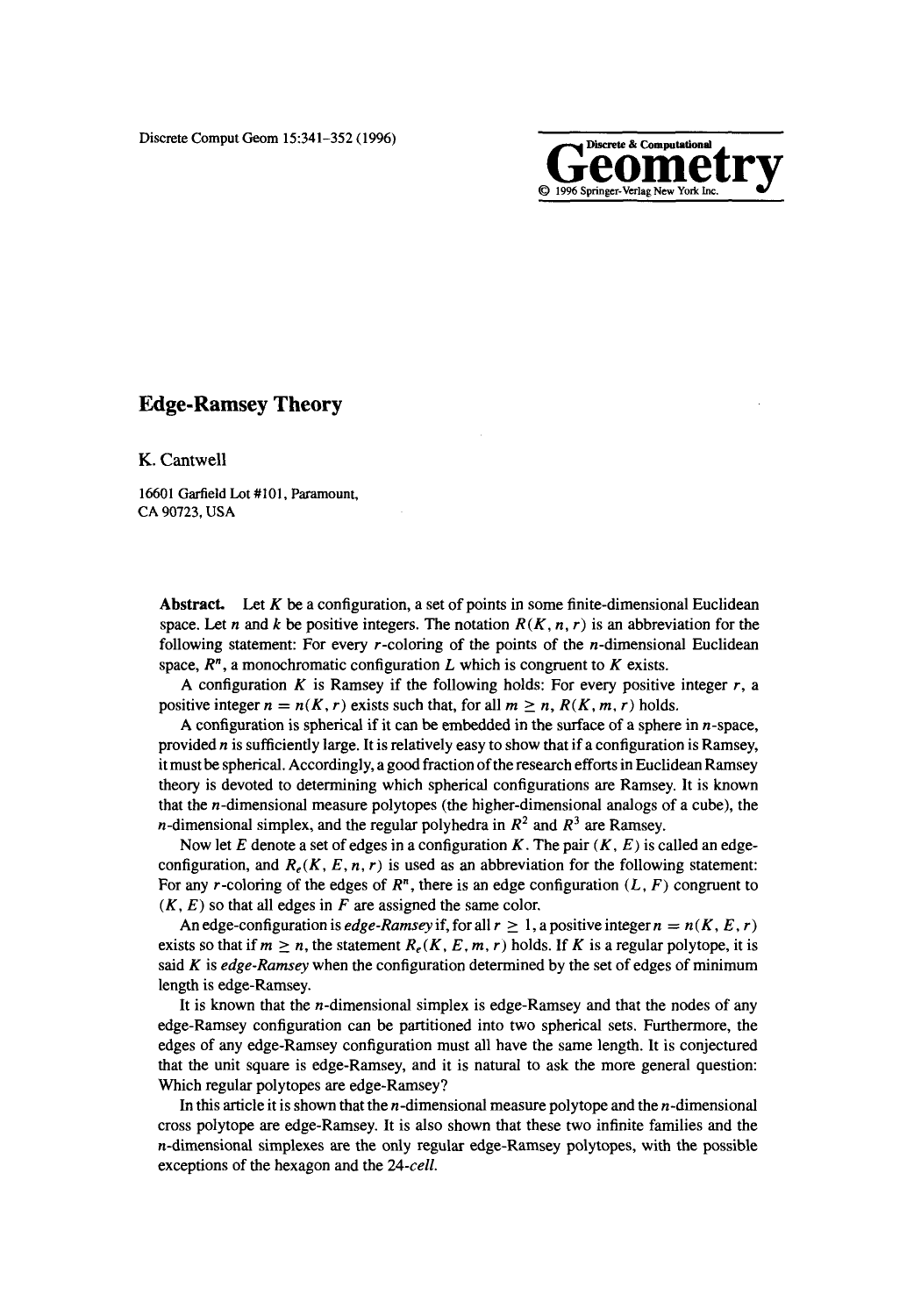## **1. Introduction**

In [6], Erdös *et al.*, noted the following facts:

**Theorem** 1.1 [6]. *The k-dimensional simplex is edge-Ramsey.* 

**Theorem** 1.2 [6]. *If an edge configuration* (K, *E) is edge-Ramsey, each of the edges in E must have the same length.* 

In [15] Graham proves the following results:

**Theorem** 1.3 [15]. *If an edge configuration (K, E) is edge-Ramsey, the endpoints of the edges in E can be covered by the surfaces of two spheres.* 

Let  $(K, E)$  be a configuration. Then let  $G(K, E)$  denote the graph whose vertex set is  $K$  and whose edge set is  $E$ .

**Theorem 1.4** [15]. *If*  $(K, E)$  is a configuration of line segments such that K is not *spherical and*  $G(K, E)$  *is not bipartite, then*  $(K, E)$  *is not edge-Ramsey.* 

In this dissertation when we say that a polytope is edge-Ramsey, we mean that the edge configuration determined by its edges of minimum length is edge-Ramsey. When we say a configuration is *bispherical* we mean that its vertices lie on two spheres, but no single sphere contains all its vertices. We prove the following:

- 1. The measure polytope, the  $n$ -dimensional analog of the cube, is edge-Ramsey (Theorem 2.1).
- 2. The cross polytope, the  $n$ -dimensional analog of the octahedron, is edge-Ramsey (Theorem 3.3).
- 3. If a configuration is edge-Ramsey when we allow similarity as well as congruence transformations, it is edge-Ramsey under congruence transformations alone (Theorem 5.4).
- 4. There is an edge-configuration  $(K, E)$  with K bispherical and  $G(K, E)$  bipartite such that  $(K, E)$  is not edge-Ramsey (Theorem 5.1).
- 5. The only regular polygons that can be edge-Ramsey are the triangle, the square, and the hexagon (Theorem 4.3).
- 6. We can obtain a complete classification of those regular polytopes which are edge-Ramsey, except for the hexagon and the 24-cell (Section 4). These last two cases remain unsolved.

### **2. All n-Dimensional Measure Polytopes are Edge-Ramsey**

Let  $(K, E)$  be an edge-configuration. Recall that we use  $R_e(K, E, n, r)$  as an abbreviation for the statement that, for any r-coloring of the edges of *R n,* there is an edge configuration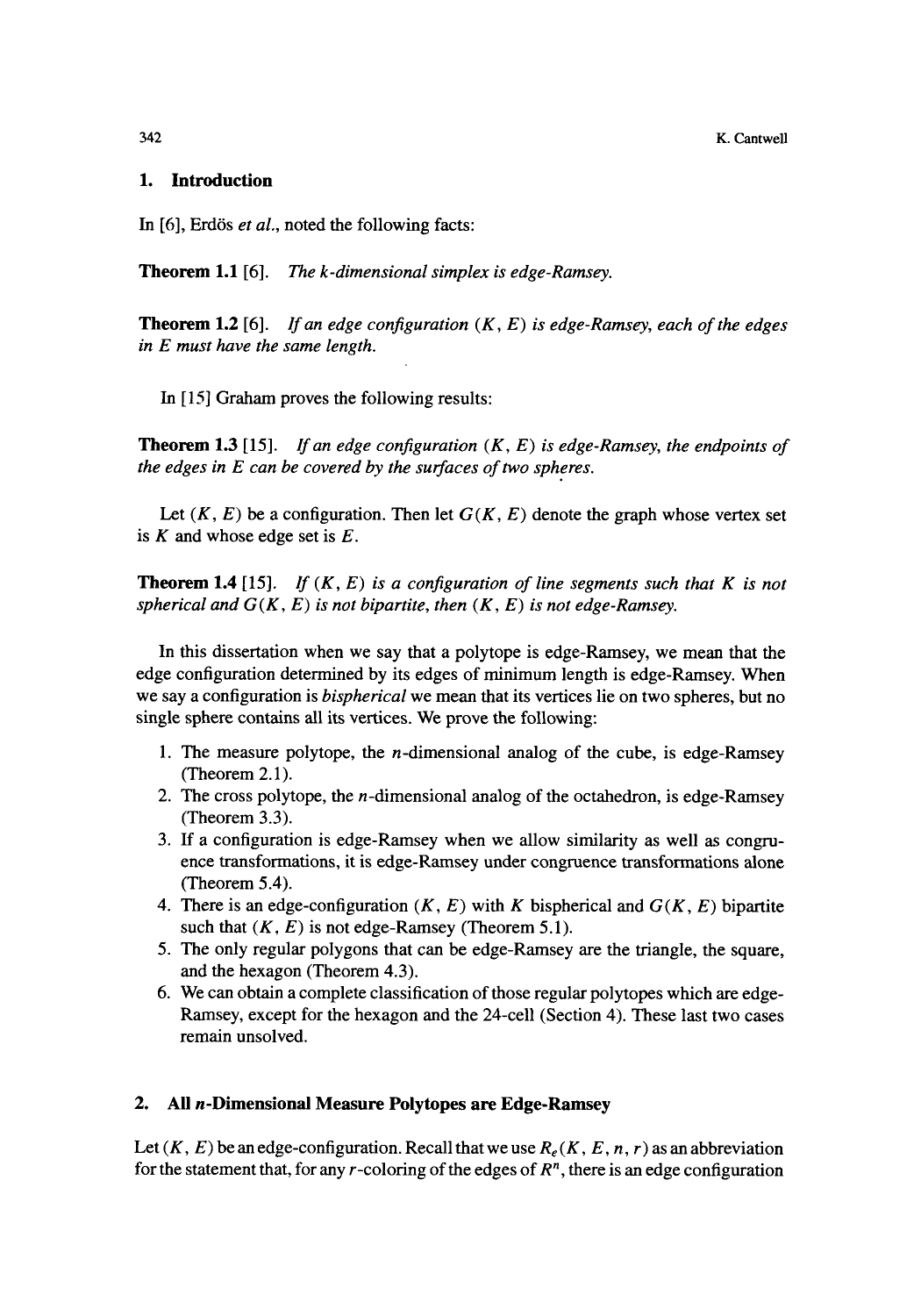$(L, F)$  congruent to  $(K, E)$  with all edges of F assigned the same color. An edgeconfiguration  $(K, E)$  is *edge-Ramsey* if, for all r, there is an n such that statement  $R_e(K, E, n, r)$  is true. Erdös *et al.* have asked if the square is edge-Ramsey [6]. The answer is yes. In this section we prove a generalization (Theorem 2.1) of this result.

To state the generalization we need two definitions. *An n-dimensional measure polytope* is the n-dimensional analog of the cube. We use the term n-dimensional measure polytope here to conform to the system of names of regular polytopes used by Coxeter in [4]. It is the convex hull of all points in  $R<sup>n</sup>$  with all coordinates equal to 0 or 1.

*A face polytope* of a convex polytope,  $K$ , is the intersection of  $K$  and a nonempty set of the boundary hyperplanes of  $K$ . Of course, a face polytope of  $K$  has smaller dimension than  $K$ . The face polytopes of an *n*-dimensional measure polytope with side a are measure polytopes with side a of dimension  $n - 1$  or less.

For example, a cube is a three-dimensional measure polytope. It has six face polytopes of dimension two and twelve face polytopes of dimension one.

Theorem 2.1. *For all r, n, m, and a, there is a p such that if the m-dimensional measure polytopes of side a whose vertices have coordinates equal to 0 and a /21/2 are r-colored in*  $\mathbb{R}^p$ *, there is an n-dimensional measure polytope of side a such that all its m-dimensional face polytopes are the same color.* 

Before giving the proof, we must state some facts about coordinate representations and prove a lemma. One way of representing the  $2<sup>n</sup>$  points of an *n*-dimensional measure polytope of side a in any s-dimensional space where  $s \geq 2n$  is as follows. First pick out 2n coordinates and arbitrarily fix the remaining  $s - 2n$  coordinates. Then form n pairs of consecutive coordinates from the 2n coordinates. In each pair let one coordinate equal  $a/2^{1/2}$ ; let the other equal 0.

Since there are two ways of assigning coordinates to each consecutive pair, there are  $2<sup>n</sup>$  such points. All *m*-dimensional face polytopes are sets of  $2<sup>m</sup>$  points whose coordinates are fixed in  $n - m$  of the pairs and allowed to vary in the remaining m coordinate pairs. Note that there is only one such polytope in  $2n$ -dimensional space since there are no dimensions whose coordinates may be arbitrarily fixed.

Call the pairs of coordinates allowed to vary *moving* coordinate pairs. Call a measure polytope with this coordinate representation an *n*-dimensional measure polytope in *moving coordinate form* with side a. There are other simpler representations, but this one is needed in the proof of Lemma 2.1,

**Lemma 2.2.** *For any m, n, r, and a, there is s such that if the m-dimensional measure* polytopes of side a in R<sup>S</sup> are r-colored, an n-dimensional measure polytope of side a in *R s exists such that if two of its m-dimensional face polytopes are translates, they are the same color.* 

*Proof.* Recall Ramsey's theorem states that, for every  $n > m$  and every r, there is a number  $s = \text{Ram}(n, m, r)$  such that if all the m-element subsets of an s-element set S are colored using r colors, there will be an *n*-element subset of S with all its *m*-element subsets the same color. Let  $r' = r^{\binom{m+n}{2m}}$ .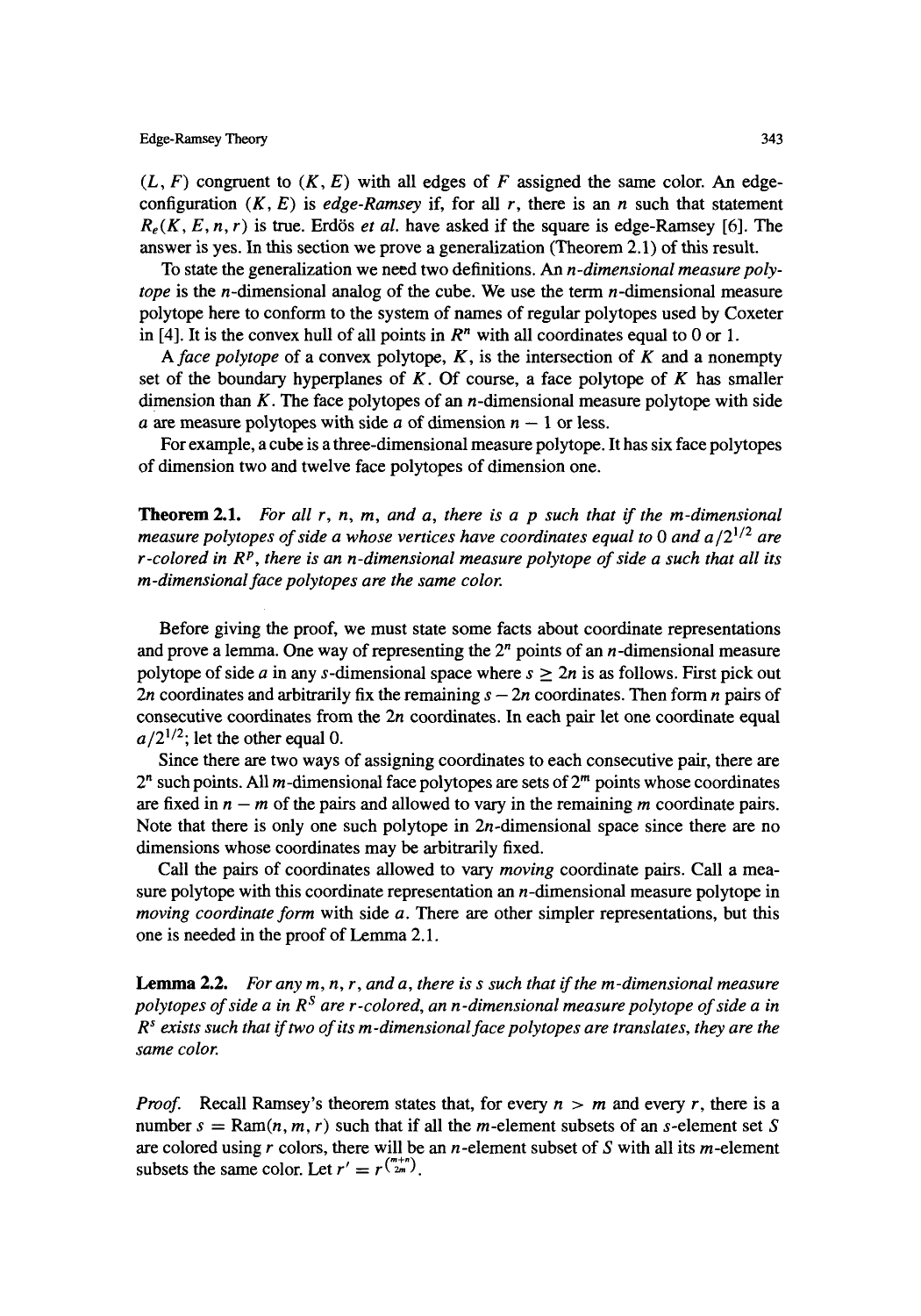Let  $s = \text{Ram}(2n, m + n, r')$ . Color the *m*-dimensional polytopes of side a of  $R<sup>s</sup>$  with r colors. From this coloring, derive an induced coloring of the  $m + n$  sets of a set of s elements with r' colors as follows. For every subset T of  $m+n$  elements of the s-element set S, pick the corresponding set T' of  $m + n$  coordinates of  $R<sup>s</sup>$ . Recall that  $\binom{m+n}{2m}$  is the number of ways 2m elements can be chosen from an  $m + n$  set. Then for each of the  $\binom{m+n}{2m}$  sets of 2m elements of T, we obtain an m-dimensional measure polytope of side a as follows:

First fix a  $2m$ -element subset U contained in T. Form the set of coordinates,  $U'$ , corresponding to elements in  $U$ . Then set a coordinate equal to 0 if it is not a member of T', and set a coordinate equal to  $a/2^{1/2}$  if it is a member of T' but not of U'. From the 2*m* coordinates of U' form *m* pairs by putting the first two elements in one pair, the third and fourth in another, etc., until we have  $m$  pairs. Then let these pairs be the moving pairs. Then, by the previous note, the figure thus obtained is an  $m$ -dimensional measure polytope in moving coordinate form of side *a, P(U').* 

Now that we have defined this polytope we return to the problem of the coloring.  $P(U')$  is given one of the r colors by the coloring of  $R<sup>s</sup>$ . For each of the  $\binom{m+n}{2m}$  choices of 2m elements out of the  $m + n$  elements of T, we get one of the r colors in this manner. We form the product coloring by assigning to each  $(m + n)$ -element set the product of each of the colors associated by each choice of  $2m$  elements out of  $m + n$  elements. So for each set of  $m + n$  elements, we get one of r' possible product colorings.

Now that we have defined the coloring we prove the lemma. Because of Ramsey's theorem, we have one 2n-element set V with all its  $(m + n)$ -element subsets monochromatic. Let V' be the 2n coordinates corresponding to V. Form n pairs from the  $2n$ elements of  $V'$  as before, pairing the first two elements, then the third and fourth, etc. Denote by  $P(V')$  the *n*-dimensional measure polytope in moving coordinate form of side a whose vertices are formed by allowing each of these n pairs of coordinates of  $V'$ to be moving pairs, and setting the rest of the coordinates equal to 0.

Then we claim that if  $L_1$  and  $L_2$  are translates of each other and both are m-dimensional face polytopes of  $P(V')$ , then they are the same color. We note that it can easily be proved that since  $L_1$  and  $L_2$  are translates of each other, they have the same m pairs as moving coordinates. The only difference between them is that some of their fixed coordinates have been moved from the first to the second position (or second to first) in these pairs.

We note exchanging the position of any nonzero coordinate within its pair will not affect the relative position of the moving coordinates and the fixed nonzero coordinates because we have chosen the pairs so that none of the 2n coordinates are between any pair's elements. Then, since the relative position of the moving coordinates and the fixed nonzero coordinates are the same for both  $L_1$  and  $L_2$ , they correspond to the same choice of 2m elements out of  $(n + m)$ -element sets. Since the product coloring is constant on these  $(n + m)$ -element sets and since  $L_1$  and  $L_2$  correspond to the same choice of  $2m$ elements out of an  $(n + m)$ -element set,  $L_1$  and  $L_2$  will have the same color. Thus the lemma is proved, and we are ready for the proof of the main theorem.  $\Box$ 

*Proof of Theorem* 2.1. We apply Lemma 2.2 to get  $K$ , a Ram $(n, m, r)$ -dimensional measure polytope in moving coordinate form of side  $a$  in which the color of an  $m$ dimensional face polytope is the same as any polytope which is a translate of it. Then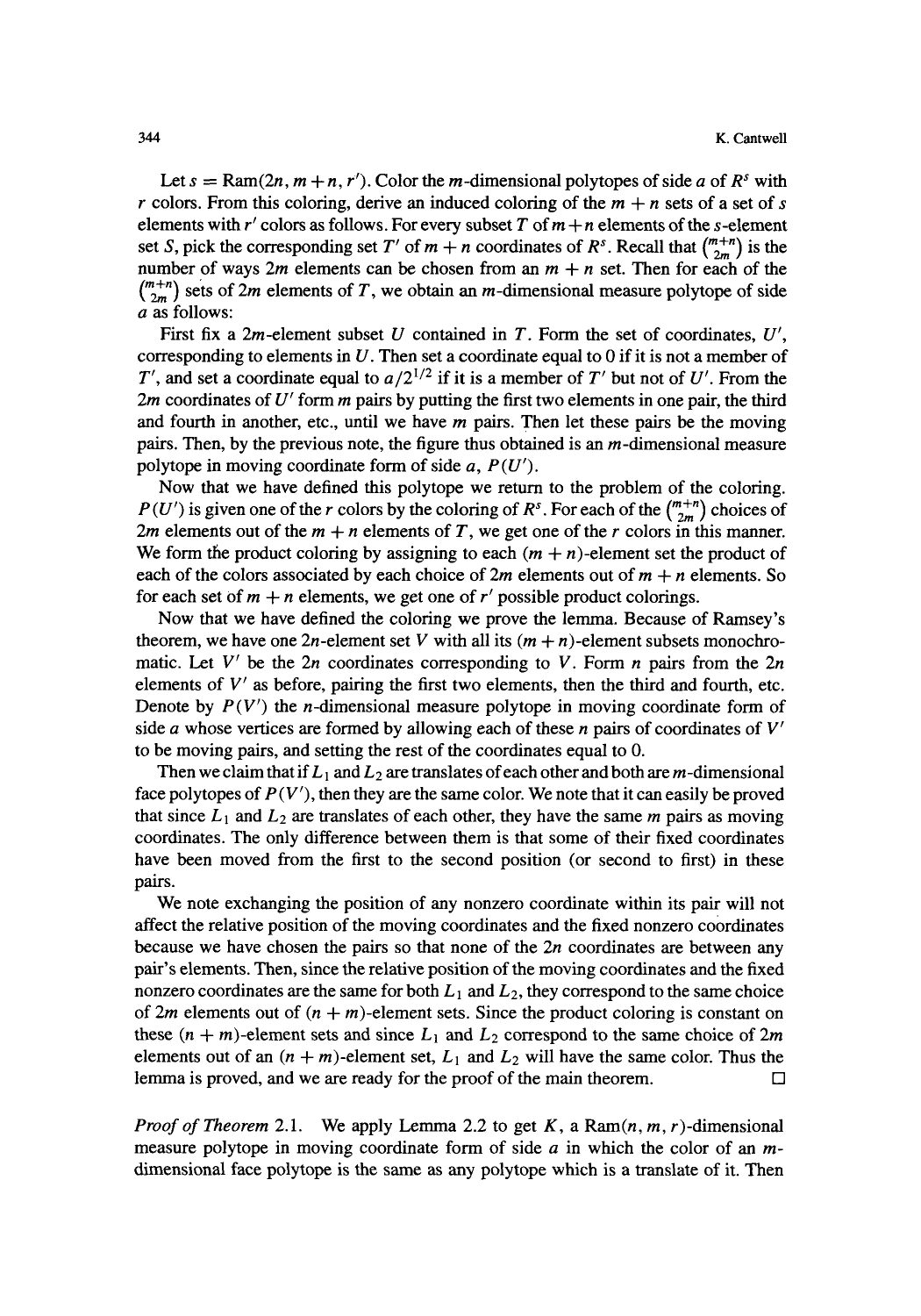the color of an *m*-dimensional face polytope of  $K$  depends only on which  $m$  of the  $Ram(n, m, r)$  pairs are chosen as moving coordinate pairs.

From this, we get an induced coloring of the m subsets of a  $Ram(n, m, r)$ -set. We assign an  $m$  subset the color of an  $m$ -dimensional measure polytope which has  $m$  moving coordinate pairs corresponding to the m subset. By Ramsey's theorem, there must be a monochromatic n subset, S. Let S' be the set of n coordinates corresponding to S. Let  $P(S')$  be an *n*-dimensional measure polytope which has *n* moving coordinate pairs corresponding to the set  $S'$  and the rest arbitrarily fixed. We show all the m-dimensional face polytopes of *P(S') are* monochromatic by showing an arbitrary pair of these polytopes are the same color. Let this arbitrary pair be  $M_1$  and  $M_2$ .  $M_1$  and  $M_2$  have the same color as their corresponding  $2m$ -element sets. These  $2m$ -element sets are in S since  $M_1$  and  $M_2$  are in  $P(K')$ . Since these sets are in S they are the same color and hence  $M_1$  and  $M_2$ have the same color.

#### **3. All Cross Polytopes are Edge-Ramsey**

*The n-dimensional cross polytope* is the n-dimensional analog of the octahedron. It can be defined as the convex hull of all points in  $\mathbb{R}^n$  with all coordinates equal to 0 except one and this exceptional coordinate is equal to 1 or  $-1$ .

To simplify matters we prove for any r and m the existence of an n such that if  $R<sup>n</sup>$  is *r*-colored, a monochromatic *m*-dimensional cross polytope of side  $2^{(rm+2)/2}$  exists. This allows the use of coordinates  $0$  and  $1$  in the proof. For a proof of side  $a$  replace  $1$  with  $a/2^{(rm+2)/2}$ . To allow all coordinates to have coordinates equal to 0 or 1 we assume that all points are embedded in an  $n$ -dimensional measure polytope in moving coordinate form of side  $2^{1/2}$ . We recall that there is only one such polytope in  $2n$ -dimensional space. We assume that all points are vertices of this polytope.

Now we introduce a representation of the n-dimensional cross polytope. Since all points are embedded in a 2<sup>n</sup>-dimensional measure polytope in moving coordinate form of side  $2^{1/2}$ . We have  $2^{n+1}$  coordinates in  $2^n$  pairs. Then, for each  $i = 1, 2, ..., n$ , we construct a pair of points as follows. For  $1 \le j \le 2^n$ , we let the *j*th pair of coordinates of the first point of the *i*th pair of points equal  $(1, 0)$  if the binary representation of  $j - 1$ has *i*th bit (we count bits from the right) 1, and  $(0, 1)$  otherwise. The second point is the complement of the first in that it has l's where the first has O's, etc. We refer to this pair of points as the ith pair of points. If a point is a member of the ith pair of points we say it has index  $i$ . It is easily verified that these  $2n$  points form an *n*-dimensional cross polytope with side  $2^{n/2}$ . Moreover, it is easily seen that any m of these pairs form an m-dimensional cross polytope. We give an example.

The six vertices of the three-dimensional cross polytope can be represented as:

 $(0, 1, 0, 1, 0, 1, 0, 1, 1, 0, 1, 0, 1, 0, 1, 0)$ , (1, 0, 1, 0, 1, 0, 1, 0, 0, 1, 0, 1, 0, 1, 0, 1), both of which have index 3.  $(0, 1, 0, 1, 1, 0, 1, 0, 0, 1, 0, 1, 1, 0, 1, 0),$ (1, 0, 1, 0, 0, 1, 0, 1, 1, 0, 1, 0, 0, 1, 0, 1), both of which have index 2. (0, 1, 1, 0, 0, 1, 1, 0, 0, 1, 1, 0, 0, 1, 1,0), (1, 0, 0, 1, 1, 0, 0, 1, 1, 0, 0, 1, 1, 0, 0, 1), both of which have index 1.

Now we introduce the notion of *type.*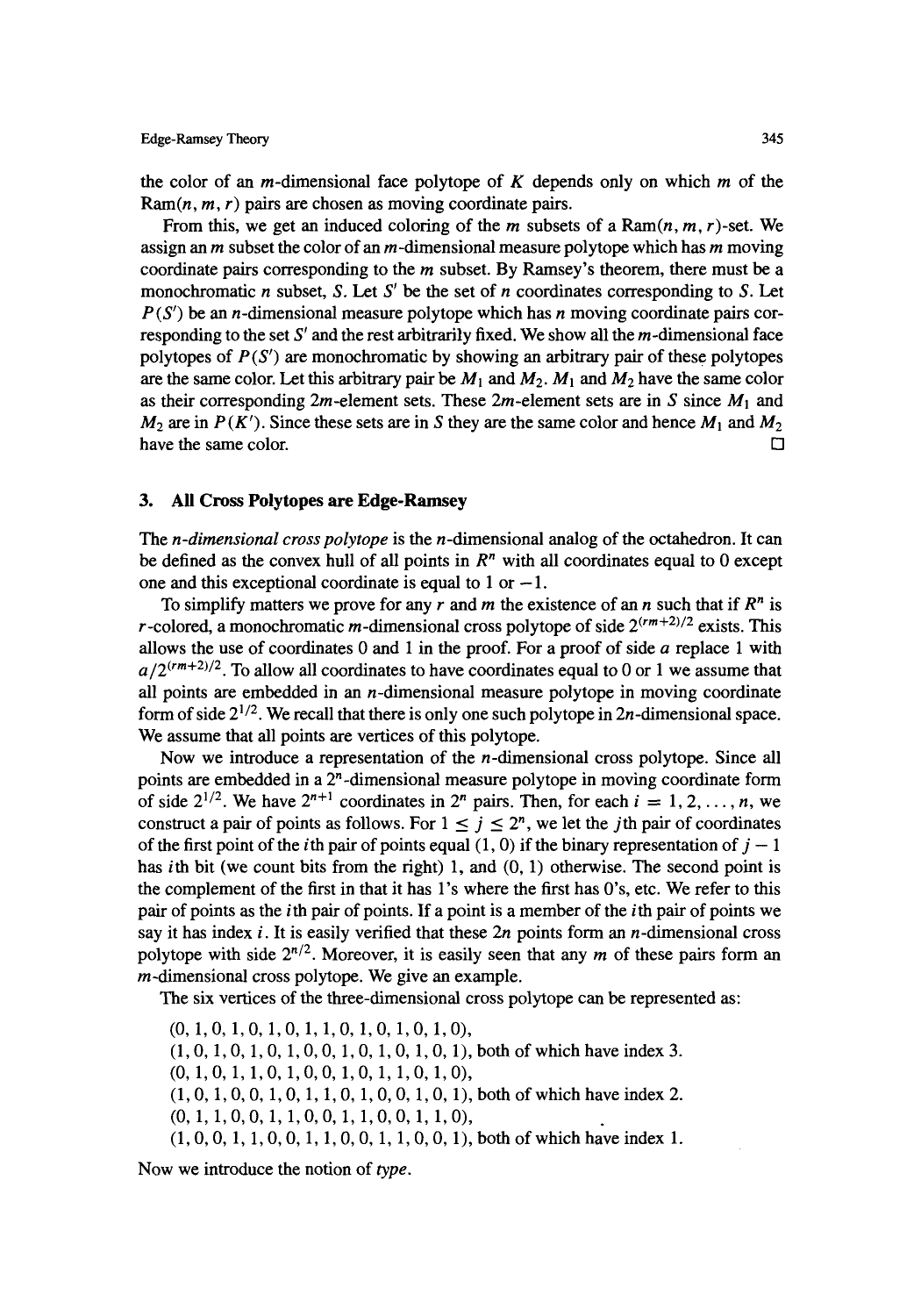We recall we have assumed that all points are vertices of the unique  $n$ -dimensional measure polytope in moving coordinate form with side  $2^{1/2}$  in 2n-dimensional space. This allows us to use only 1 and 0 as coordinates. The definition of type can be extended to sets of points, all of whose points are either  $0$  and an arbitrary constant  $a$  by substituting a for 1 in the following definition. Edge *bc* is assigned a *type* as follows:

We find the first pair where  $b$  and  $c$  differ. We note which of the points  $b$  or  $c$  had coordinates of the form 01 in that pair. We call this point,  $f$ , the first point. We form a string of binary digits as follows: The first bit will always be a 0. Recall that the first bit is furthest to the right. If (for  $i \ge 2$ ) the *i*th pair where *b* and *c* differ has the coordinates 01 at f, then the *i*th bit of the string will be 0. If it has coordinates 10 at f, the *i*th bit of the string will be 1. Thus we obtain an injection from any edge to a string of 0's and l's.

We see that if m pairs differ, we have  $2^{m-1}$  possible types. Moreover, we note that each  $m$ -dimensional face polytope in moving coordinate representation contains all possible types of edges with m pairs different, one for each of its main diagonals. We also note that each edge with  $m$  pairs different is in exactly one  $m$ -dimensional face polytope.

**Lemma 3.1.** *Suppose b is a member of the ith pair of points, c is a member of the jth pair, and d is a member of the kth pair, with*  $k > j > i$ *. Then the edge db and the edge dc will be of the same type. In other words, between points belonging to different pairs, the type is determined solely by the maximum index of the two pairs.* 

*Proof.* Assume d starts with  $2^k$  01's followed by the same number of 10's, etc. Then if  $k > i$  and b is a member of the *i*th pair, the edge bd will consist of (ignoring pairs that are the same in both)  $2^{k-1}$  pairs going from 10 to 01 followed by the same number of pairs going from 01 to 10. This pattern continues in the same manner until all pairs are used, with exactly half the pairs remaining the same in both points.  $\Box$ 

An example will help make this clear. Assume

$$
d = (0, 1, 0, 1, 0, 1, 0, 1, 1, 0, 1, 0, 1, 0, 1, 0)
$$

which has index 3. Then if

 $c=(0,1,0,1,1,0,1,0,0,1,0,1,1,0,1,0)$ 

which has index 2 or if

$$
c = (1, 0, 0, 1, 1, 0, 0, 1, 1, 0, 0, 1, 1, 0, 0, 1)
$$

which has index 1, the type of *dc* will be 1100.

**Lemma 3.2.** *For all m, k, and r, there is*  $u = f(km, r)$  *such that if the u-dimensional measure polytope P in moving coordinate form of side a as above has its edges of length*   $d = a(m)^{1/2}$  r-colored, there is a k-dimensional face polytope of side a such that all its *diagonals of length d have the property that two edges with the same type have the same colon*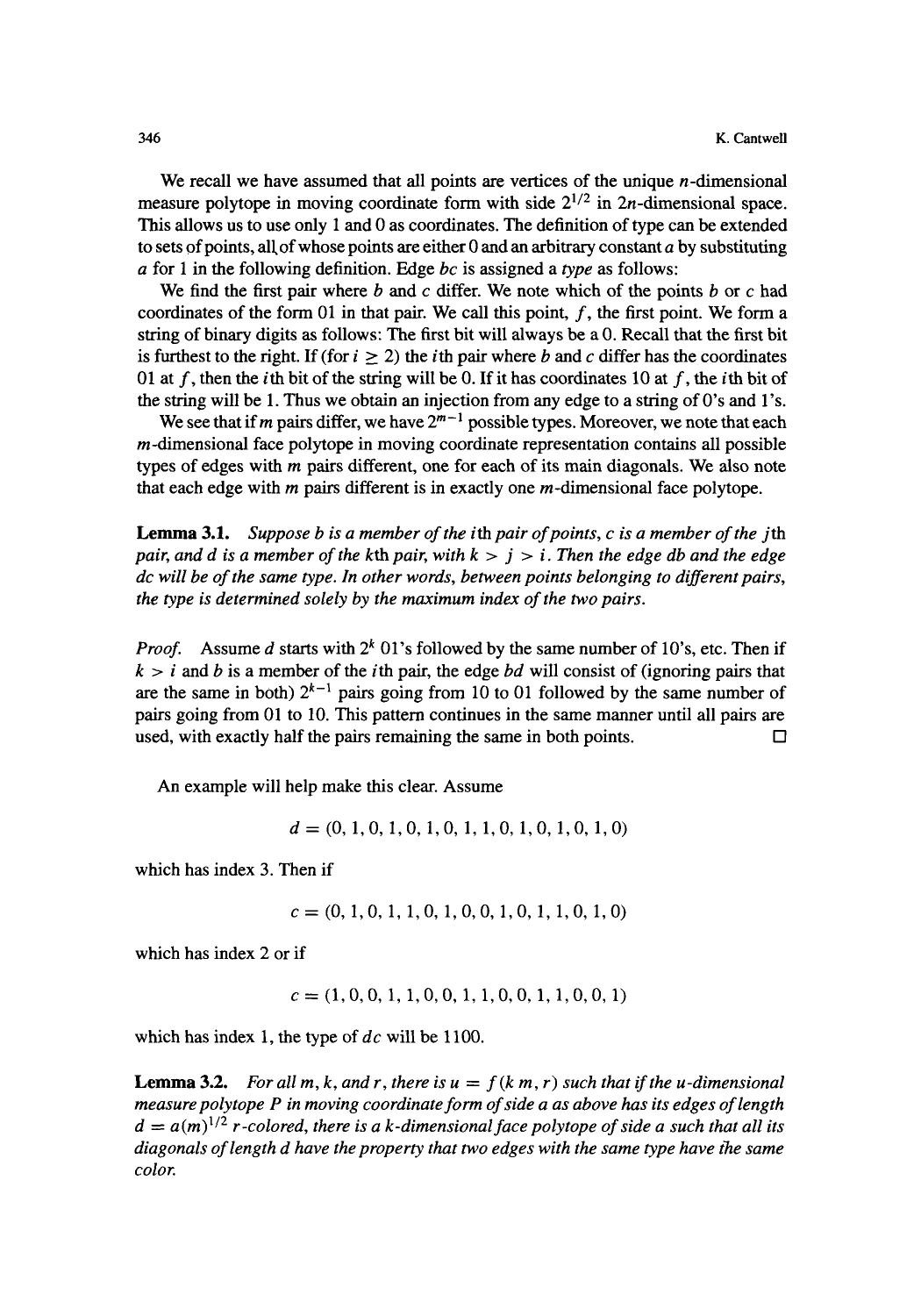*Proof.* We give the *m*-dimensional measure polytopes whose vertices are vertices of *P* the following coloring: We look at its  $2^{m-1}$  major diagonals and give each m-dimensional polytope the product coloring of its diagonals as follows. Each type which has  $m$  moving coordinates corresponds to one of  $2^{m-1}$  different binary strings. Treating these strings as numbers we order them. Each  $m$ -dimensional measure polytope has its main diagonals corresponding to this set of binary numbers. We get the product coloring as follows. We get the first color from the main diagonal corresponding to the lowest binary number, the second color from the diagonal corresponding to the second lowest binary number. We continue in this manner until we have an  $r^{2^{m-1}}$ -coloring of the *m*-dimensional measure polytopes.

If we make u large enough, there is a  $k$ -dimensional measure polytope  $L$ , formed by fixing in some way  $u - k$  of the pairs, that has all its m-dimensional face polytopes the same color. This follows from Theorem 2.1. Then L satisfies the conditions of the theorem.  $\Box$ 

#### Theorem 3.3. *All cross polytopes are edge-Ramsey.*

*Proof.* Use Lemma 3.2 (set  $a = 2^{1/2}m = 2^{(rn+1)}$ ,  $d = 2^{rn+2)/2}$  to have all coordinates equal to 1 or 0) to get an  $m$ -dimensional measure polytope,  $P$ , such that all of its diagonals of length d with  $2^{(rn+1)}$  pairs differing have the color determined solely by their type. Then we use the above representation of a cross polytope to get an  $(rn + 1)$ -dimensional cross polytope  $K$  whose vertices are a subset of the vertices of  $P$  and whose edges are edges diagonals of P of length d. Since the edges of K are all diagonals of P with length d their color is solely determined by their type. By Lemma 3.1 we have  $rn + 1$  pairs of points indexed from 1 to  $rn + 1$  such that the type and hence the color of any edge between points in a different pair is determined solely by the maximum index of the two pairs.

Then give *i* the color of any edge between any point in the *i*th pair and any point in a lower pair, and use the pigeonhole principle to get  $n$  indices with the same color. These  $n$ pairs will form a cross polytope  $L$ . Any edge of  $L$  will be given the color corresponding to its type. This color will be the same as that assigned to the index corresponding to that type. In our construction we have every index assigned the same color. Hence  $L$ will have all its edges monochromatic and we are done. We can substitute an arbitrary constant for one in this construction to get a cross polytope with any side desired.  $\Box$ 

A configuration K is *super-Ramsey* if there is a constant c so that if  $n > c \log r$ and  $R^n$  is r-colored, then there is a monochromatic set congruent to K. Let K be a configuration, and let  $p = p(K)$  denote the minimum radius of a sphere containing K. The configuration K is *hyper-Ramsey* if, for every  $\varepsilon > 0$ , a constant c exists such that if  $n > c \log r$  and the surface of the *n*-dimensional sphere of radius  $p + \varepsilon$  is *r*-colored, then there is a monochromatic copy of  $K$ . We note that the given representation of a cross polytope,  $K$ , can be viewed as a subset of a measure polytope,  $P$ , with the same circumscribed hypersphere of minimum radius. Then from [11] we can see this implies the cross polytope is hyper-Ramsey, and hence super-Ramsey.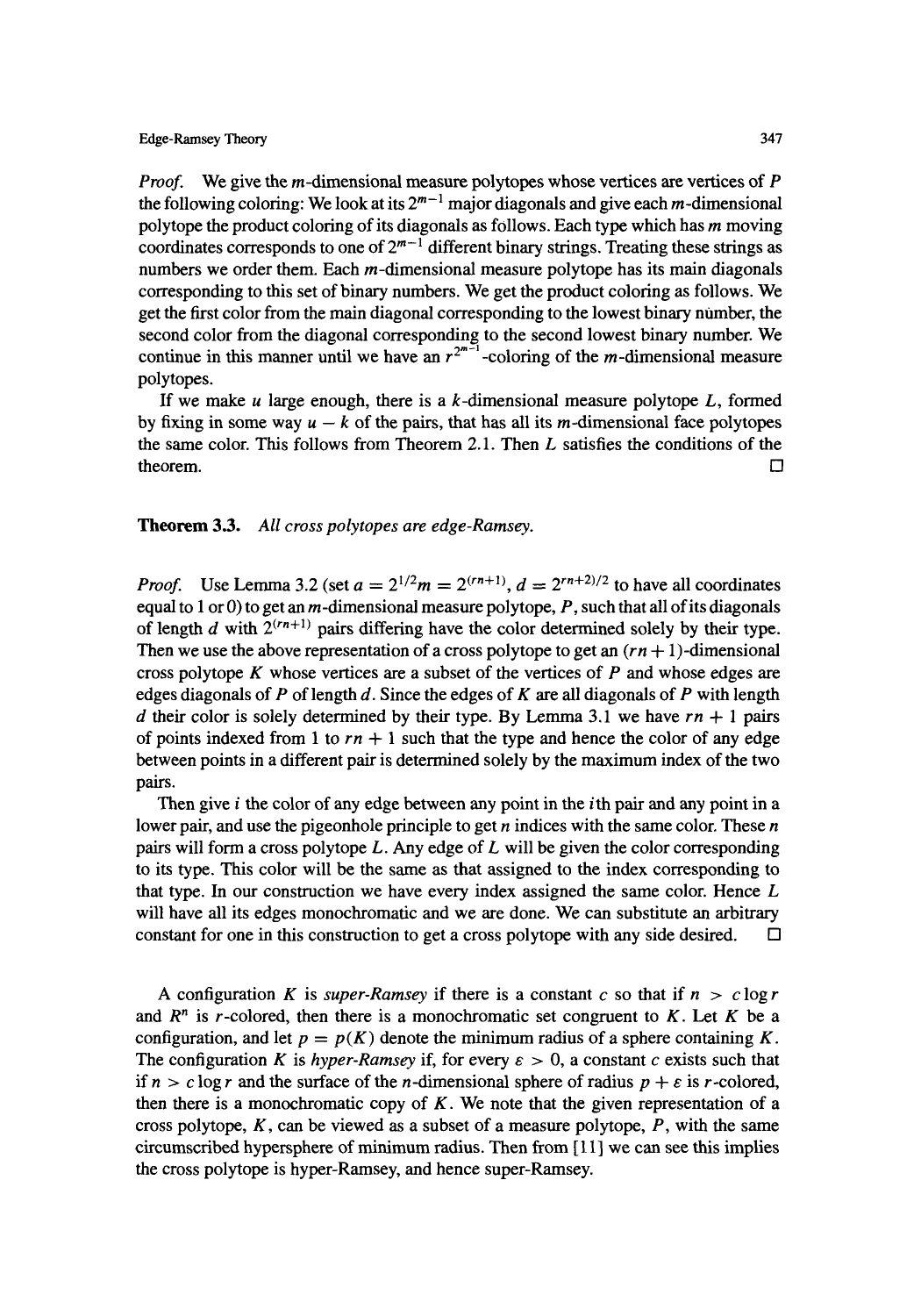#### **4. Polygons Which Are Not Edge-Ramsey**

If P is a regular polygon with n sides, P is not edge-Ramsey unless  $n = 3, 4$ , or 6. The proof of this statement requires the following elementary construction. Divide all line segments into classes, with each class consisting of parallel line segments. A coloring of line segments in which parallel line segments always receive the same color is called a *slope coloring.* There is a natural bijection,  $\pi$ , between the set of all slope colorings and the set of all colorings of the points of the unit sphere centered at the origin, in which antipodal points get the color of the line segment connecting them. This bijection stems from the obvious fact that each class of parallel line segments uniquely corresponds to an antipodal pair of points.

The remainder of the argument requires the following result of Graham [15].

**Theorem 4.1** [15]. *Let*  $K = \{x_1 \cdots x_t\}$  *be a configuration, and let*  $c_1 \cdots c_t$  *be real numbers, no nonempty subset of which sum to zero. Suppose that summation*  $\sum_{i=1}^{t} c_i x_i = 0$ , *and let p be the minimal possible radius of all spheres on whose surface K can be embedded. Then there is a finite number of colors r, such that, for any n, the surface of the n-dimensional sphere of radius p can be r-colored so that it (the surface) does not contain a monochromatic copy of K.* 

For clarity, we emphasize that the integer  $n$  in Theorem 4.1 does not depend on  $r$ . After  $r$  is fixed,  $n$  can be chosen arbitrarily large, and we can still find a coloring satisfying the theorem. The following elementary result is stated without proof.

Lemma 4.2. *If K is a regular polygon with n sides, the line segments connecting adjacent vertices can be translated so they lie on the line segments connecting the origin to the vertices of a regular polygon of n sides.* 

Remark. We note for odd polygons to get this result we must use translations along the length of the line segment itself to obtain the inversion of the line segment with respect to either of its endpoints to obtain this result. Hence this result would not be true for vectors.

Lemma 4.3. *For any n there is an r such that there is a coloring with r colors of the m-sphere for any m that does not contain a monochromatic copy of any configuration*  which, when antipodes are identified, form a regular polygon with  $2n$  sides when  $n > 3$ .

*Proof.* If a polygon with 2n sides does not have n of its vertices the same color it will not be monochromatic when colors of antipodes are identified. So we see that the all critical configurations involve *n* points lying on a maximal regular polygon of  $2n$  sides.

Note that Graham's result implies that there is finite number  $r$  such that there is a coloring of the *n*-sphere with r colors for any *n* that does not contain a monochromatic copy of a configuration whose convex hull contains the origin. We can prove this by noting that the convex hull of a set of points is the set of linear combinations of the set of points by positive coefficients which add up to 1. If the convex hull of a set of points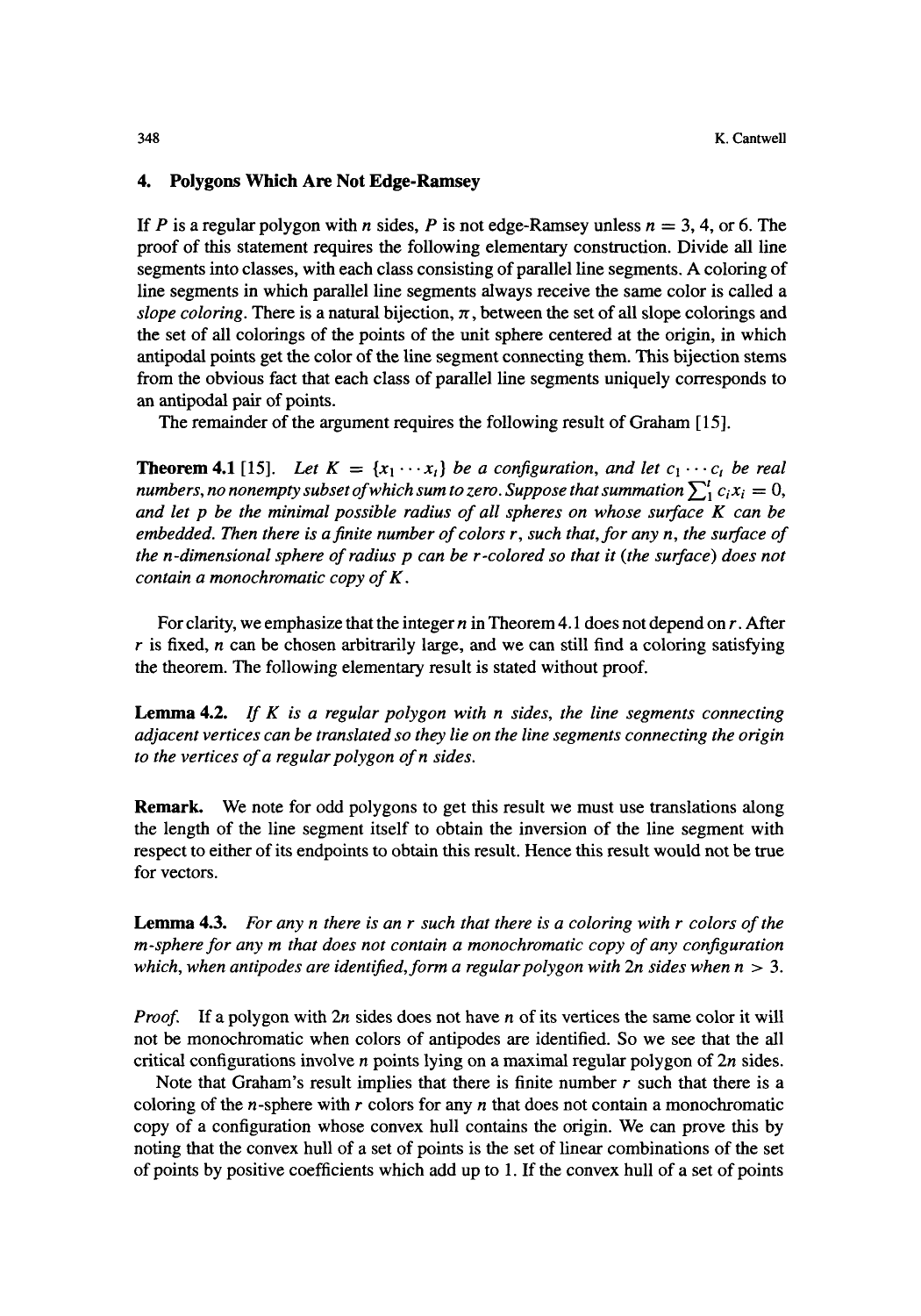does not contain the origin, one of the support lines of the set separates the origin from the set. It follows that the diameter parallel to that support line forms a semicircle in which the set lies and that only one of the  $n$  points of the set can lie. For every possible set of n points which lie on the vertices of a  $2n$ -gon and contain the origin in its convex hull, we use Graham's theorem to find a coloring that does not contain a monochromatic copy of it. Then we take the product coloring derived from these colorings. This product coloring does not contain a monochromatic copy of any of these configurations.

The one configuration containing n out of  $2n$  points of the regular polygon of  $2n$ sides remaining is n adjacent points of the regular polygon. When  $2n > 6$ , we have three adjacent points p, q, and r, satisfying  $p+r-cq = 0$  with  $c > 0$  and c not equal to 1 or 2 as long as  $2n$  does not equal 6. From Graham's theorem an  $r$ -coloring exists which does not contain a monochromatic copy of this configuration. The product of this coloring with the product coloring produced earlier gives a coloring which does not contain a monochromatic copy of any set of  $n$  points which, through identification of antipodes, produces a regular polygon of 2n sides when  $2n > 6$ .

Theorem 4.4. *The pentagon and regular polygons with seven or more sides are not edge-Ramsey.* 

*Proof.* Under the identification,  $\pi$ , described previously, this is equivalent to finding a coloring that does not contain a monochromatic copy of the regular polygon of  $n$ sides in the unit sphere, when colors of antipodes are identified. Since a slope coloring is invariant under translation, Lemma 4.2 implies that if we can find a slope coloring without a monochromatic copy of the center of a polygon of  $n$  sides connected to its  $n$ vertices, we will also have a slope coloring with no monochromatic copies of the edges of the regular polygon of n sides. Lemma 4.3 gives us such a coloring if n is even and greater than six. We note that the line segments connecting the center of a regular polygon of an odd number of sides  $2m + 1$  together with the inversion of these segments through the center of a regular polygon of  $4m + 2$  sides to its vertices. So any slope coloring which does contain a monochromatic copy of the regular polygon of  $4n + 2$  sides will not contain a monochromatic copy of a regular polygon of  $2n + 1$  sides.

This observation and the comments made above imply that the only possible polygons which can be edge-Ramsey are those with three, four, or six sides.  $\Box$ 

We use the machinery of this proof to answer a question in [16]. Is there a finite configuration of points T such that if  $R_t$  is the minimum radius of a sphere containing T for any r, is there an n such that if the sphere of dimension n and radius  $R_t$  is given any  $r$ -coloring it will contain a monochromatic copy of  $T$ ? We answer in the affirmative that there is such a  $T = \{(1, 0), (1/2, 3^{1/2}/2), (1/2, -3^{1/2}/2)\}\$ . T is isomorphic to three adjacent vertices of the hexagon of radius 1.

From what has been shown above we know that a slope coloring excluding the regular hexagon would exclude the triangle, but the triangle is edge-Ramsey, so there cannot be such a slope coloring. However, for every set of three vertices,  $K$ , of the hexagon, which under identification of antipodes forms a hexagon and which contains the origin in its convex hull, there is a number r such that, for all  $m$ , the unit m-sphere can be r-colored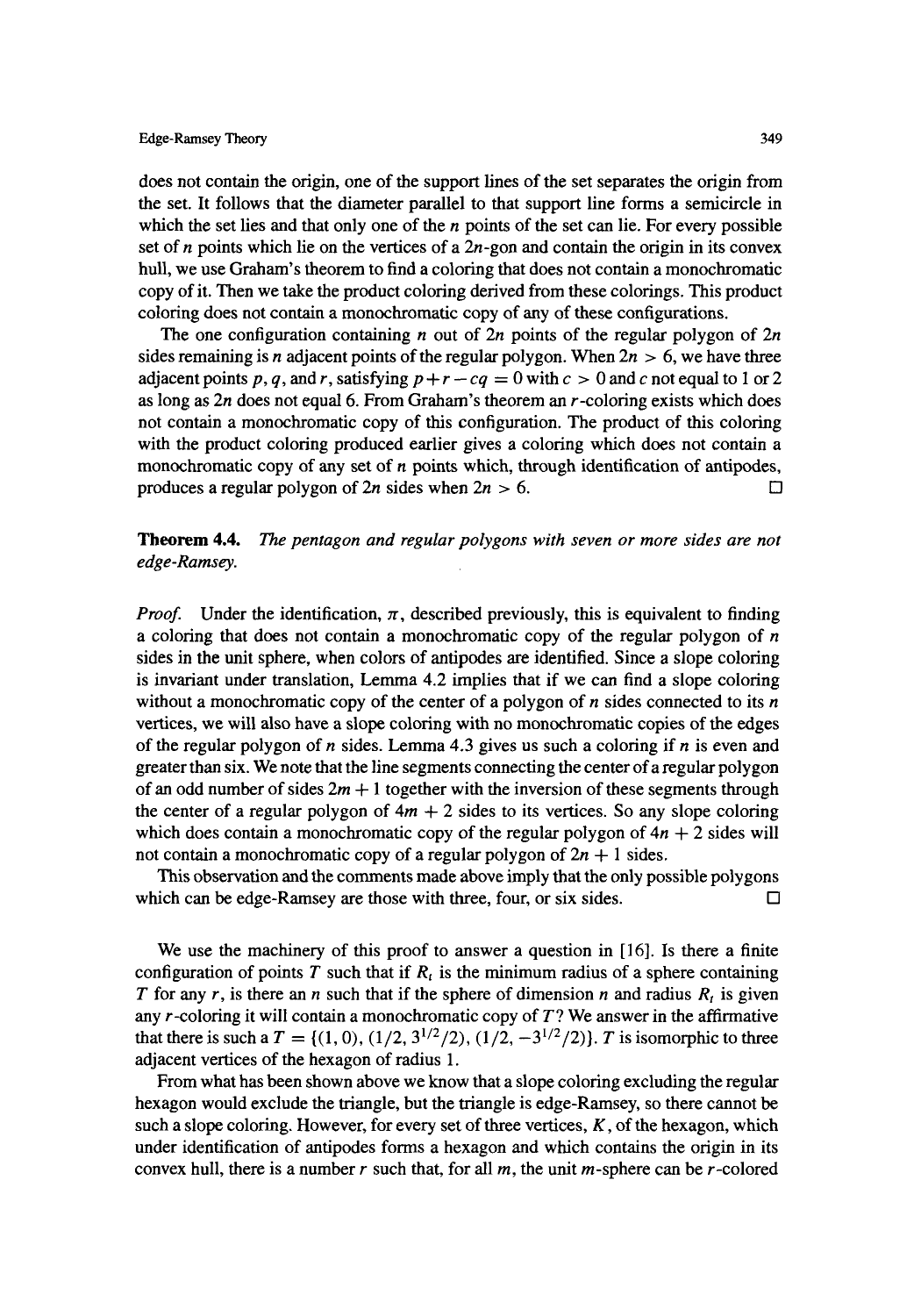such that there is no monochromatic copy of  $K$ . We can form a product coloring as we have done above so that there is a finite number r such that, for all m, the unit m-sphere can be r-colored and there is no monochromatic copy of any such configuration. If we could find a coloring that excluded three consecutive vertices of a hexagon, T, we could find a slope coloring that excluded the hexagon would not be edge-Ramsey. We have proved above that the triangle is edge-Ramsey.

So T which can be given coordinates  $T = \{(1, 0), (1/2, 3^{1/2}/2), (1/2, -3^{1/2}/2)\}\$ will occur for all possible  $r$ -colorings of the unit sphere since  $T$  is isomorphic to three consecutive vertices of the hexagon. Thus  $T$  is the first known configuration having the property that, for any r, there is an  $n$ , such that if the sphere of minimal radius containing T of *n*-dimensions is *r*-colored, it contains a monochromatic copy of  $T$ .

### **5. Miscellaneous Results on Edge-Ramsey and Related Configurations**

In this section we give an example illustrating the techniques and results developed thus far.

**Theorem** 5.1. *The three-point configuration, consisting of two points a and b together with the midpoint c of the line segment ab and the edges ac and cb, is not edge-Ramsey, although it is bispherical and its edge graph is a bipartite graph.* 

*Proof.* On each line, we color edges of length  $|ab|/2$  such that if two edges are adjacent, they have opposite colors. This prevents any monochromatic copy of the three-point configuration from occurring.  $\Box$ 

**Theorem** 5.2. *It is possible to color all equilateral traingles in any space with two colors such that no octahedron has all its face triangles the same color.* 

*Proof.* We note that the faces of the octahedron can be divided into four pairs such that each pair contains two triangles that lie on parallel planes. These two parallel triangles can be interchanged by a  $180^\circ$  rotation about the centroid. We also note that, in any n-dimensional space, we can two-color triangles such that no triangle is the same color as a triangle which can be made into a translate of it by a  $180^\circ$  rotation about its centroid.  $\Box$ 

**Theorem 5.3.** An edge-configuration  $(K, E)$  exists whose endpoints form a non*spherical set which is edge-Ramsey.* 

*Proof.* We have already found a triangle (mentioned at the end of the previous section) T so that for any r there is an n such that when the n-dimensional sphere at the origin of minimum radius  $d$  which contains  $T$  is  $r$ -colored, it contains a monochromatic triangle congruent to T.

We simply look at all edges connecting the origin to the  $n$ -dimensional sphere and give each point of the sphere the color of the edge connecting it to the origin. Then we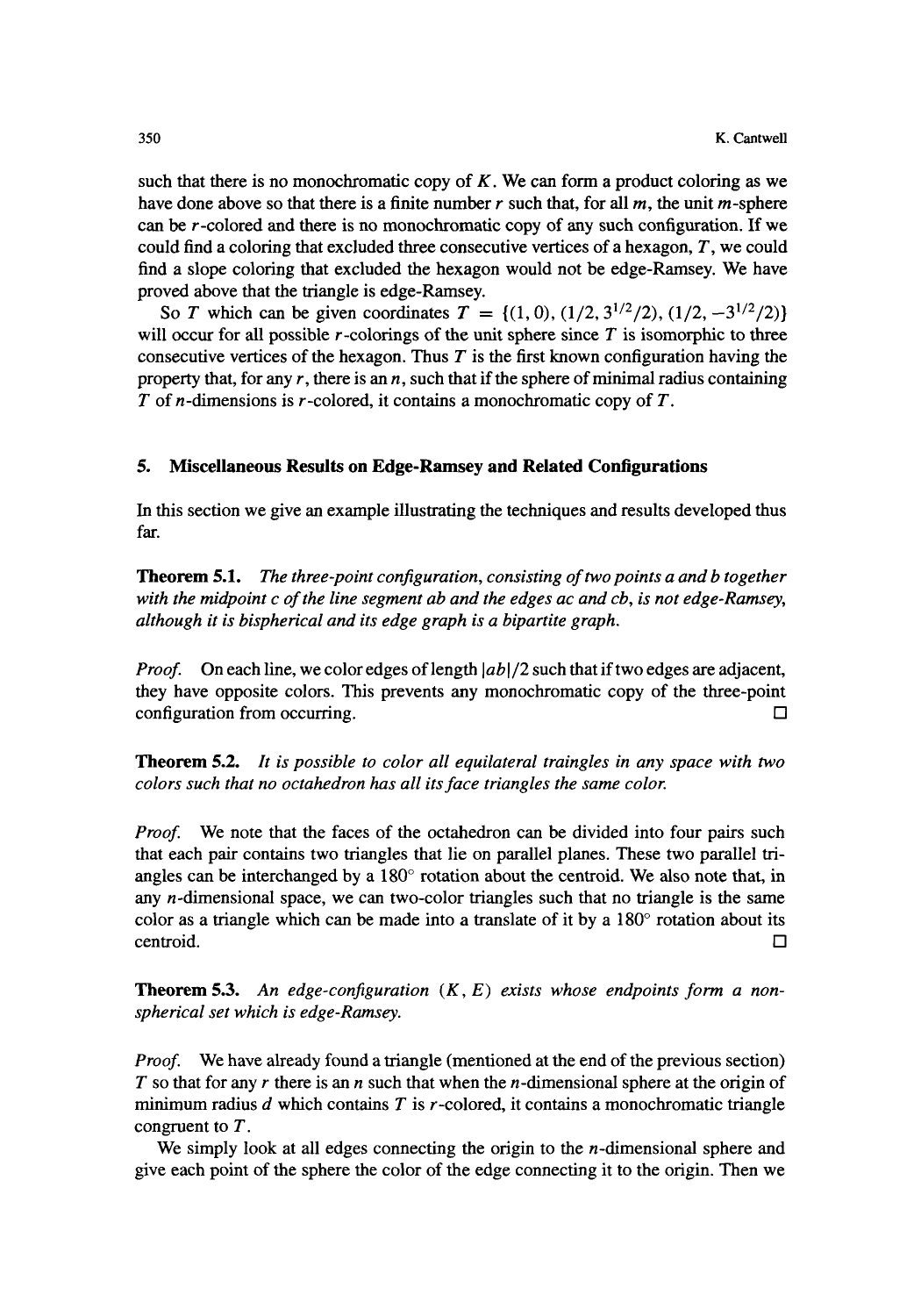will have a monochromatic triangle and a monochromatic set of edges connecting the origin to the triangle. We now show that the set of points forming the triangle and the origin is not spherical.

The origin is on the same plane as the triangle; otherwise, it would not be the center of the minimum sphere containing the triangle. Let the origin and the points of the triangle lie on some sphere  $C$ . Then the center of  $C$  must be connected to the origin by a line perpendicular to the plane containing the triangle. Let the distance from the center of the sphere C to the origin be q. Then the radius of the sphere C must also be q. However, the distance from the center of the sphere to a point of the triangle will be  $(d^2 + q^2)^{1/2}$ , which will be greater than q, giving a contradiction.  $\Box$ 

The following result is trivial and is stated only for emphasis.

Theorem 5.4. *If a configuration is edge-Ramsey under congruency transformations, it is edge-Ramsey under similarity transformations.* 

Finally we use the previous theorems to determine which regular polytopes are edge-Ramsey. It was already known that the n-dimensional simplices were edge-Ramsey. In the first section we have shown that n-dimensional measure polytopes are edge-Ramsey. In the second section we have shown that the  $n$ -dimensional cross polytopes were edge-Ramsey. Finally, the results in the third section prevent all the regular polygons from being edge-Ramsey, except the triangle, the square, and the hexagon. From [4] we recall that the *n*-cell is the regular polytope with  $n$  solid faces. Since the pentagon is not edge-Ramsey, the icosahedron, the dodecahedron, the *600-cell, and the 120-cell are* not edge-Ramsey, as they all contain pentagons.

There are two cases left: the hexagon and the 24-ce11. It remains unknown whether these two configurations are edge-Ramsey.

#### **References**

- 1. T. E Banchoff, *Beyond the Third Dimension,* Scientific American Library, New York (1990).
- 2. G. J. Butler, Simultaneous packing and covering in Euclidean space, *Proc. London Math. Soc.* 3 (1972), 721-735.
- 3. K. Cantwell, Euclidean Ramsey Theory, Ph.D. Thesis, Arizona State University (1992).
- 4. H. S. M. Coxeter, *Regular Polytopes,* Macmillan, New York (1963).
- 5. P. Erdös, R. L. Graham, P. Montgomery, B. L. Rothschild, J. Spencer, and E. G. Straus, Euclidean Ramsey theorems, 1, *J. Combin. Theory* 14 (1973), 341-363.
- 6. P. Erdös, R. L. Graham, P. Montgomery, B. L. Rothschild, J. Spencer, and E. G. Straus, Euclidean Ramsey theorems, II, in *Finite and Infinite Sets*, Colloq. Math. Soc. János Bolyai, North-Holland, Amsterdam (1973), pp. 529-558.
- 7. P. Erdös, R. L. Graham, P. Montgomery, B. L. Rothschild, J. Spencer, and E. G. Straus, Euclidean Ramsey theorems, III, in *Finite and Infinite Sets*, Colloq. Math. Soc. János Bolyai, North-Holland, Amsterdam (1973), pp. 559-583.
- 8. E Erd6s and C. A. Rogers, Covering space with convex bodies, *Acta Arith.* 7 (1962), 281-285.
- 9. E Frankl and V. R6dl, All triangles are Ramsey, *Trans. Amer. Math. Soc.* 29 (1980), 777-779.
- 10. E Frankl and V. Rtidl, Forbidden intersections, *Trans. Amer. Math. Soc.* 30 (1987), 249-255.
- 11. E Franld and V. R6dl, A partition property of simplices in Euclidean space, *J. Amer. Math. Soc.* 3 (1990),  $1 - 7.$